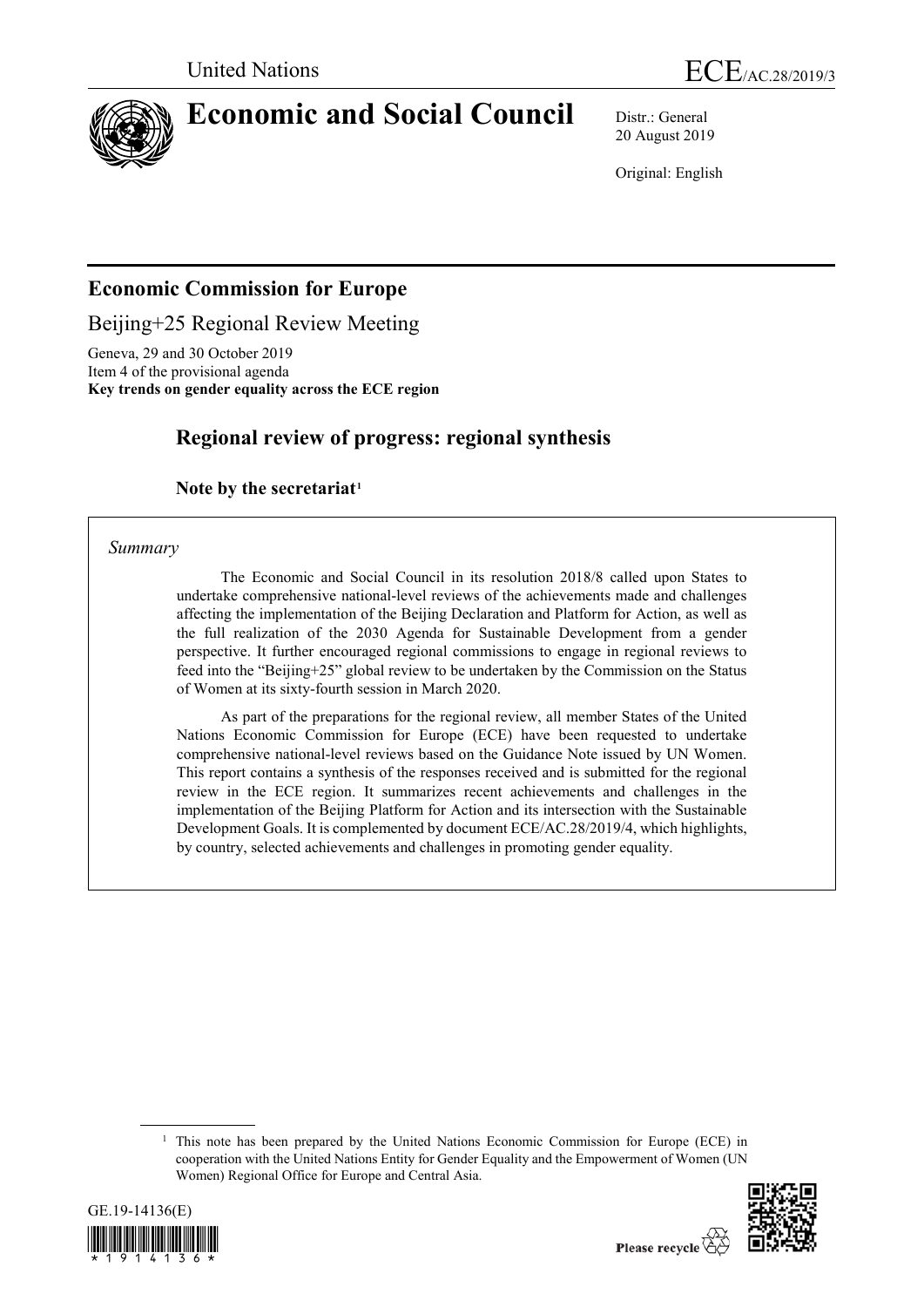# Contents

|      |                                                                                                          |  | Page |
|------|----------------------------------------------------------------------------------------------------------|--|------|
| Ι.   |                                                                                                          |  |      |
| П.   |                                                                                                          |  |      |
|      | A.                                                                                                       |  |      |
|      | B.                                                                                                       |  |      |
| III. | Progress across the twelve critical areas of concern of the Platform for Action since 2014 with links to |  |      |
|      | A.                                                                                                       |  |      |
|      | <b>B.</b>                                                                                                |  |      |
|      | $\mathcal{C}$ .                                                                                          |  |      |
|      | D.                                                                                                       |  |      |
|      | E.                                                                                                       |  |      |
|      | F <sub>r</sub>                                                                                           |  |      |
| IV.  |                                                                                                          |  |      |
| V.   |                                                                                                          |  |      |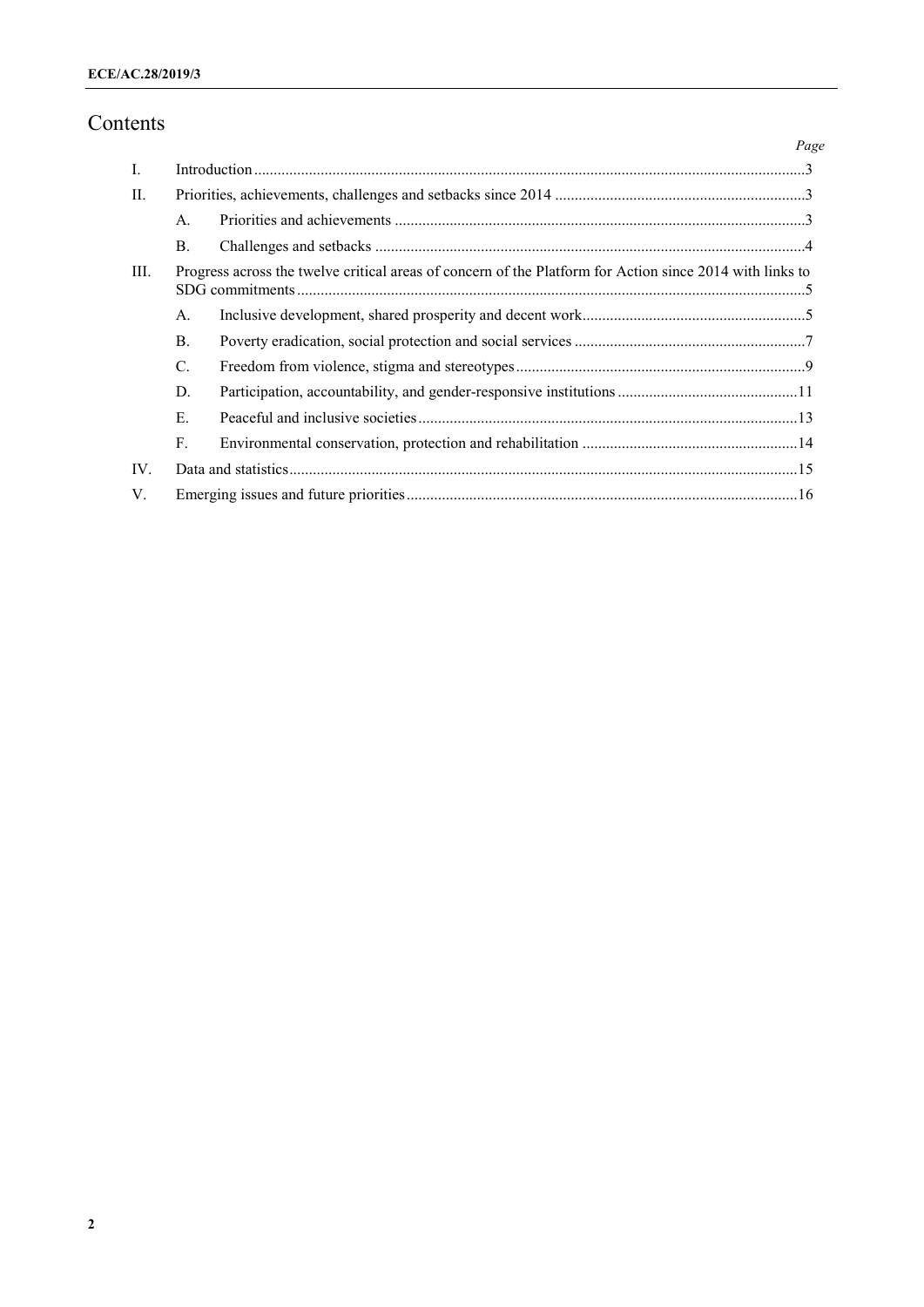# **I. Introduction**

1. This report presents a review of the progress in implementation of the Beijing Declaration and Platform for Action adopted at the Fourth World Conference on Women (Beijing, 1995) and its interplay with the implementation of the first four years of the 2030 Agenda for Sustainable Development and the Sustainable Development Goals (SDGs) for the ECE region. It has been prepared as a background document for the Beijing+25 regional review meeting as part of the global 25-year review of the implementation of the Beijing Platform for Action in the sixty-fourth session of the UN Commission on the Status of Women (CSW) in March 2020.

2. The review is based on the responses of 46 ECE member States to the United Nations questionnaire contained in the Guidance Note[2](#page-2-0) for the preparation of national reviews. It examines progress and challenges of advancing the agenda for gender equality and the empowerment of women enshrined in the Beijing Platform for Action and SDG implementation from a regional perspective.

3. Section II of this report analyzes the priorities, achievements, challenges and setbacks in the ECE region since 2014. Section III addresses key achievements and challenges in the twelve critical areas of concern of the Beijing Platform for Action grouped into six dimensions pertinent to the 2030 Agenda to accentuate the linkages between these frameworks. Section IV summarizes trends with respect to the collection and dissemination of sex-disaggregated data and gender statistics and Section V details emerging issues and future priorities.

4. The report highlights the priorities for advancing gender equality in the region, stressing specific achievements and the key elements of best practice, such as the establishment of strong legal and policy frameworks, the financial and human resource capacity to ensure the implementation and cooperative engagement with and support to civil society organizations. It also identifies common challenges across the region, and within specific subregions, as well as specific setbacks, many of which are both political and economic.

5. The findings are based on the information obtained from the national reports for the Beijing +25 review, unless otherwise indicated. The report evaluates progress in light of international and regional standards. In addition to the mutually reinforcing aspects between the Beijing Platform for Action and the SDGs, it highlights the role of the Convention on the Elimination of all Forms of Discrimination against Women (CEDAW) and the European Union (EU) legal framework in setting standards and guiding priorities.

6. This report provides selected examples of country policies. A more comprehensive review of information per country is reflected in the document ECE/AC.28/2019/4 and is detailed in the national responses.<sup>[3](#page-2-1)</sup>

## **II. Priorities, achievements, challenges and setbacks since 2014**

### **A. Priorities and achievements**

7. Over the last five years, countries have prioritized three main areas: combating violence against women, women's economic empowerment and political participation. Efforts to combat violence against women and domestic violence within the region reflect the significant impetus generated by the Convention on preventing and combating violence against women and domestic violence (Istanbul Convention) in driving many states' commitment, and in establishing clear and measurable standards for its implementation. Opened for signature in 2011, 45 countries in the region signed or ratified the Istanbul

<span id="page-2-0"></span><sup>2</sup> The Guidance Note can be found at: [https://www.unece.org/fileadmin/DAM/Gender/documents/Beijing\\_25/18-359nve\\_Annex\\_1\\_-](https://www.unece.org/fileadmin/DAM/Gender/documents/Beijing_25/18-359nve_Annex_1_-_Guidance_note_English_ANNEX.pdf) Guidance note English ANNEX.pdf.

<span id="page-2-1"></span><sup>3</sup> Available at: [https://www.unece.org/b25\\_national\\_reports.html.](https://www.unece.org/b25_national_reports.html)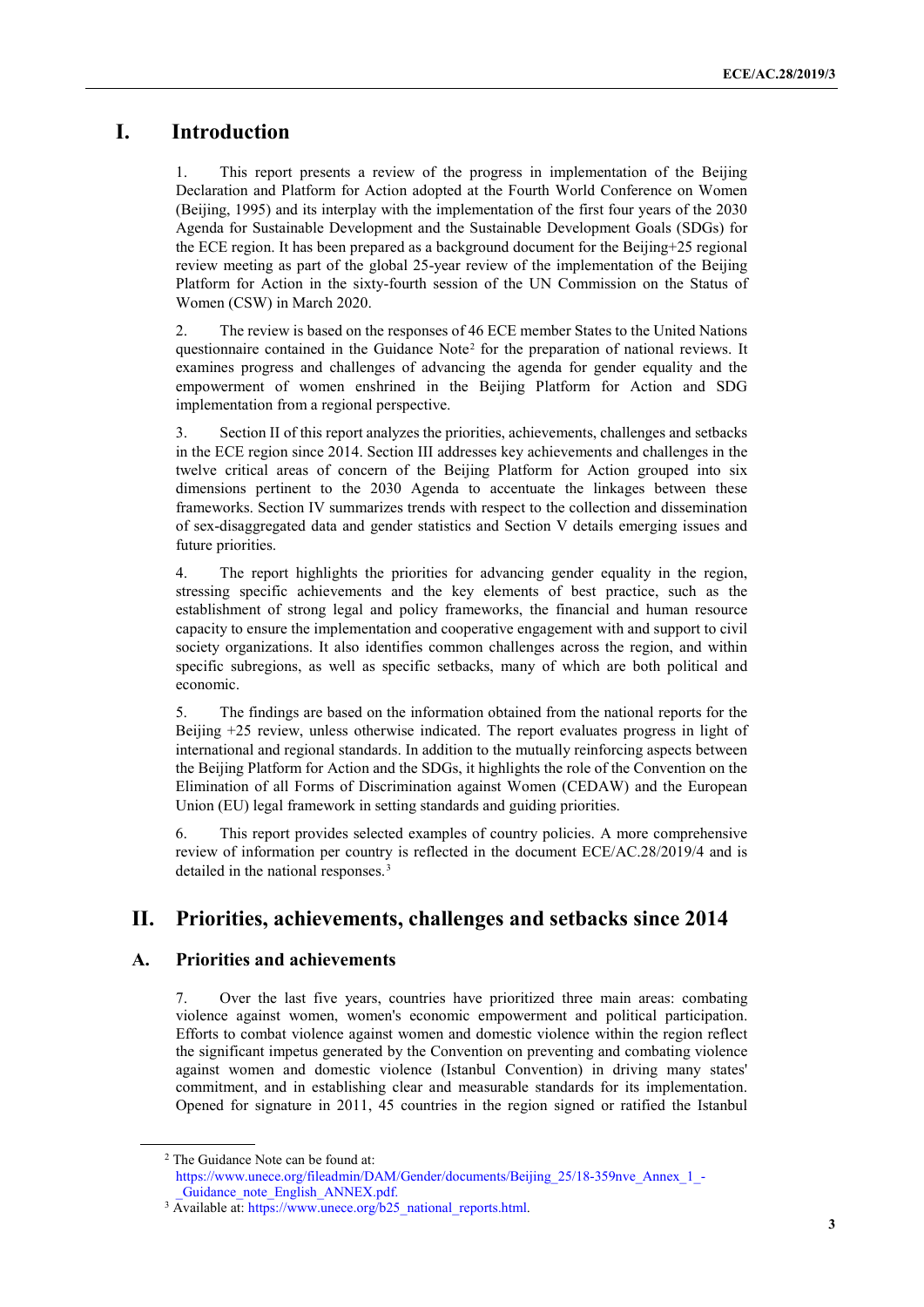Convention; numerous others engaged in national legislative reform to ensure harmonization as the Convention entered into force in 2014. It has been less of a driving force outside of the Council of Europe member States.

8. Given the long-standing priority of addressing violence against women in the region, momentum was sustained and continued to grow. Significant progress was made in criminalizing all forms of violence against women, including: stalking, female genital mutilation, early, child and forced marriage and sex-selective abortion, among others. Protection measures were introduced into legislative frameworks and the adoption of protocols set standards to guide their implementation, such as through the application of risk assessments and sanctions for non-compliance. The strengthening of institutional mechanisms to combat violence against women, including the establishment of national coordination bodies, local-level referral mechanisms and improvements in disaggregated data collection, constituted important advances in many countries.

9. Women's economic empowerment is a prominent past and future priority across the region. Significant efforts were made to support women's inclusion into the workforce through the reconciliation of work and family responsibilities, addressing the gender pay gap and proactive labour market policies.

10. Work-family reconciliation was targeted by many countries as a critical means of removing barriers to women's workforce participation. The expansion of kindergartens, subsidization of the costs of child and eldercare, and expanding maternity, paternity and parental leave to reduce women's unpaid care and domestic work were widespread. Paternity leave was introduced for the first time in several countries; a few countries within the EU increased financial incentives for parents to share leave, fostering men's participation in unpaid care and domestic work.

11. Some countries in the EU are close to parity in women's political participation at the national level, and numerous others have applied or are initiating the application of quotas.

12. Addressing horizontal segregation in education, including through initiatives to promote women and girls in science, technology, engineering and mathematics (STEM) fields is a strong trend. The gender pension gap is being tackled in a number of countries through such measures as non-contributory or pension sharing schemes. A growing positive trend is seen in the health sector of several countries in policies that place women's and infants' well-being at the center of childbirth-related care options, including the expansion of midwifery units, individualized birthing plans, and treatment for pregnancy-related mental health issues.

13. Some countries bolstered their legal and institutional frameworks for ensuring gender equality, including through improving national capacity for gender mainstreaming and applying essential tools, such as temporary special measures, gender-responsive budgeting and intersectional analysis. These countries (e.g., Belgium, Denmark, Finland and Sweden) are seeing the fruits of their implementation over time, including the achievement of gender parity in political decision-making, and gender mainstreaming in government policies.

#### **B. Challenges and setbacks**

14. Environmental protection and climate change constitute the areas with the least advances across the region. Only a few countries within the EU have begun to adopt meaningful laws and policies in these fields and mainstreaming a gender perspective into these fields has yet to occur. There are isolated examples of women's leadership in environmental and climate change policies throughout the region. Women's participation in this area has partially been constrained by their poor representation in STEM professions, with few exceptions.

15. A fundamental challenge in combating violence against women within the region lies in ensuring effective implementation of internationally recognized standards for protection, response and access to services and justice for survivors. The lack of capacity of front-line actors and the persistence of patriarchal attitudes and traditional gendered social norms impede the application of a victim-centered, gender-sensitive approach.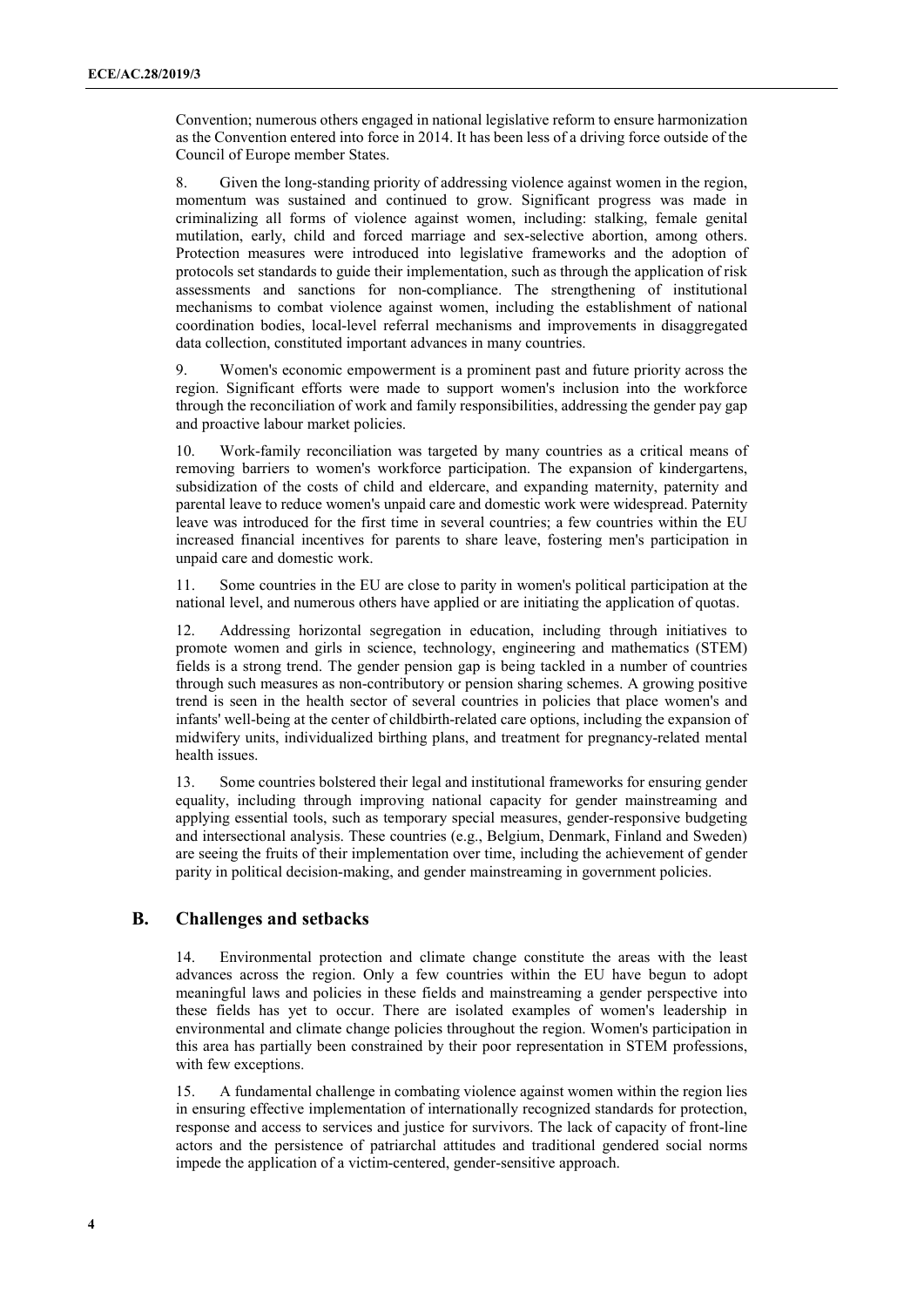16. Gender equality machineries remain weak and underfunded in several countries. They are marginalized within some government structures and lack political support. Gender equality policies and mechanisms remain non-existent in a few countries. Weak gender equality mechanisms result in the limited application of the fundamental tools for women's advancement: gender mainstreaming, the application of temporary special measures, genderresponsive budgeting and gender impact assessments. Despite increased recognition of their importance, the application of these tools across the region remains uneven. Some countries have not yet, or have only recently, begun incorporating these concepts into policy documents and legislation, with limited results to date.

17. Progress in women's political participation across the region remains uneven, and particularly low at the local level. A few countries experienced setbacks, reflecting, *inter alia*, the absence of effective mechanisms to ensure women's equal political participation, such as temporary special measures. While some countries demonstrate long-standing use of quotas, their unsuccessful introduction in a few countries constitutes a notable setback. Similarly, women's representation in the security sector remains a challenge in a majority of countries.

18. Efforts to ensuring women's participation in higher-level economic decision-making occurred in only a few countries. Most of the initiatives for promoting women's entrepreneurship remain gender neutral, resulting in limited uptake by women in many countries.

### **III. Progress across the twelve critical areas of concern of the Beijing Platform for Action since 2014**

19. Progress in the implementation of the twelve critical areas of concern<sup>[4](#page-4-0)</sup> of the Beijing Platform for Action encapsulates advances in the achievement of SDG  $5$  – gender equality– and cuts across the other SDGs with gender-specific targets. To highlight the alignment of the two frameworks—the 2030 Agenda for Sustainable Development and the Beijing Platform for Action—achievements and challenges in progress towards gender equality are addressed in six overarching dimensions, resonating the importance of the systemic mainstreaming of a gender perspective in sustainable development for all.<sup>[5](#page-4-1)</sup>

#### **A. Inclusive development, shared prosperity and decent work**

20. Achievements in inclusive development and shared prosperity are underpinned by the advance of women's participation in the economy, including entrepreneurship, and legal framework. Structural barriers to gender equality and direct and indirect forms of discrimination manifest as unequal labour force participation, occupational segregation, unequal working conditions and remuneration. Due to the burden of unpaid domestic and care work, compared to men, women are more likely to work part-time, be employed in lower-paid occupations and less likely to advance in their careers, resulting in a gender pay gap.

#### **Achievements**

21. Fostering women's economic participation constitutes a priority for most of the countries, with a strong emphasis on work-family reconciliation. The establishment of paternity leave in some countries across the region, flexible parental leave, leave-sharing

<span id="page-4-0"></span><sup>4</sup> The 12 critical areas of concern in the Beijing Platform for Action include: women and poverty; education and training of women; women and health; violence against women; women and armed conflict; women and the economy; women in power and decision-making; institutional mechanisms for the advancement of women; human rights of women; women and the media; women and the environment; and, the girl child.

<span id="page-4-1"></span><sup>5</sup> For more information on the links between the 12 critical areas of concern and the six dimensions see the Guidance Note, available at: https://www.unece.org/fileadmin/DAM/Gender/documents/Beijing\_25/18-359nve\_Annex\_1\_-Guidance\_note\_English\_ANNEX.pdf.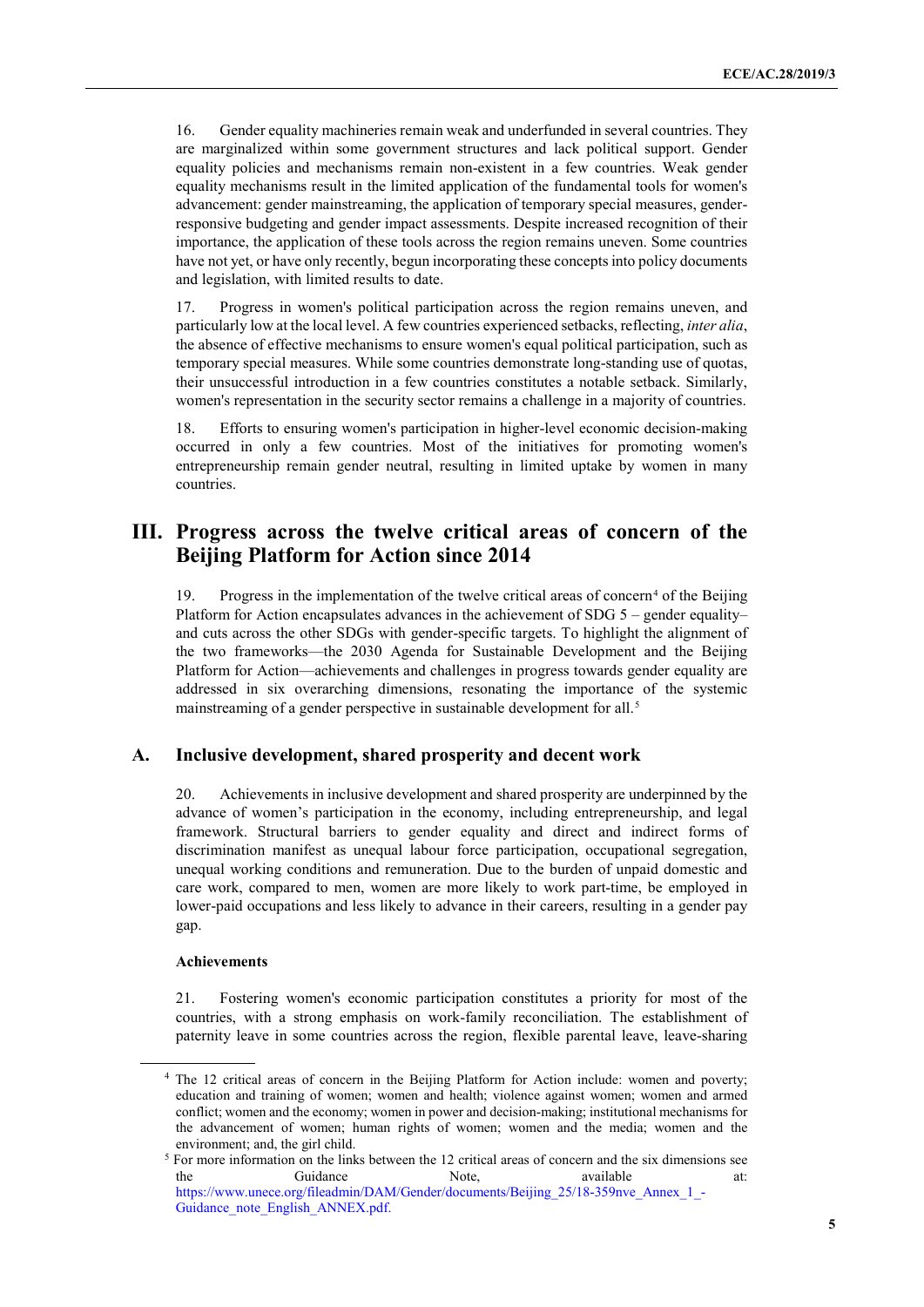schemes, partnership bonuses and the use of tax incentives in few EU countries aims to address women's unpaid care and domestic work and draw women into the workforce. In the United Kingdom, for example, working parents can share up to 50 weeks of leave and 37 weeks of pay in the child's first year.

22. The expansion of childcare and eldercare support and facilities were undertaken throughout the region, including through the use of state subsidies and tax deductions.

In Austria, the Public Employment Service provides a childcare allowance to cover the cost of education and child care expenses to enable reconciliation of work and family life. The aim is to improve the conditions, primarily for women, to gain access to employment, take part in training courses and improve job security. Families with a low income who need fullday, half-day or hourly care for their child can receive this allowance for up to 156 weeks in total.

23. The gender pay gap is widely recognized, with several countries adopting policies and measures to ensure its reduction, including the development of methodologies to calculate the gap and the adoption of action plans (i.e., Finland, Georgia, Sweden). Specific initiatives to tackle the issue through wage transparency were undertaken in a few EU countries and Canada, mostly focused on large enterprises.

The Transparency in Wage Structures Act adopted in Germany in 2017 creates an individual right to information about the wage structure for all employees of a company with more than 200 employees. The employer must also disclose the statistic median of the average monthly gross remuneration received by the opposite gender.

24. Persistent occupational segregation is addressed primarily by initiatives to eradicate educational segregation, particularly the greater inclusion of women and girls in STEM. Numerous countries provided skills training to women among other efforts to foster their employment.

25. Providing subsidies to companies that employ women and supporting women's entrepreneurship, such as by establishing favorable conditions for women applicants, were the primary strategies employed by several countries in Eastern Europe, the Caucasus and Central Asia (EECCA).

26. Several countries implemented programmes designed specifically to foster employment of migrant, ethnic minority and disabled women, as well as domestic violence victims. A few countries focused on public-sector hiring, including health, social work and care giving (e.g., Croatia, Hungary, Israel, Italy); some focused on training and skills development (e.g., Germany, Latvia, Spain).

27. Anti-discrimination laws and provisions within labour legislation are prevalent throughout the region. Several countries have required private employers to establish gender equality plans. In Finland, this applies to private employers with over 30 employees, and plans must include a sexual orientation and gender identity component. National human rights institutions, independent bodies with a mandate to promote and protect human rights, also play a strong role in ensuring the effective implementation of anti-discrimination laws in many countries, fostering women's access to justice in case of workplace discrimination.

#### **Challenges and setbacks**

28. Important gaps in policies and their effective implementation continue to impede progress. Women continue to experience lower employment rates, shorter working hours, higher absence rates and lower pay and capital income than men. Gender has not been effectively mainstreamed into national economic policies, including for rural development particularly in South-Eastern Europe (SEE) and EECCA.

29. Women continue to face vertical and horizontal occupational segregation, as well as a persistent non-negligible gender pay gap. While many countries acknowledged the gender pay gap, few outside of the EU have taken concrete measures to reduce it.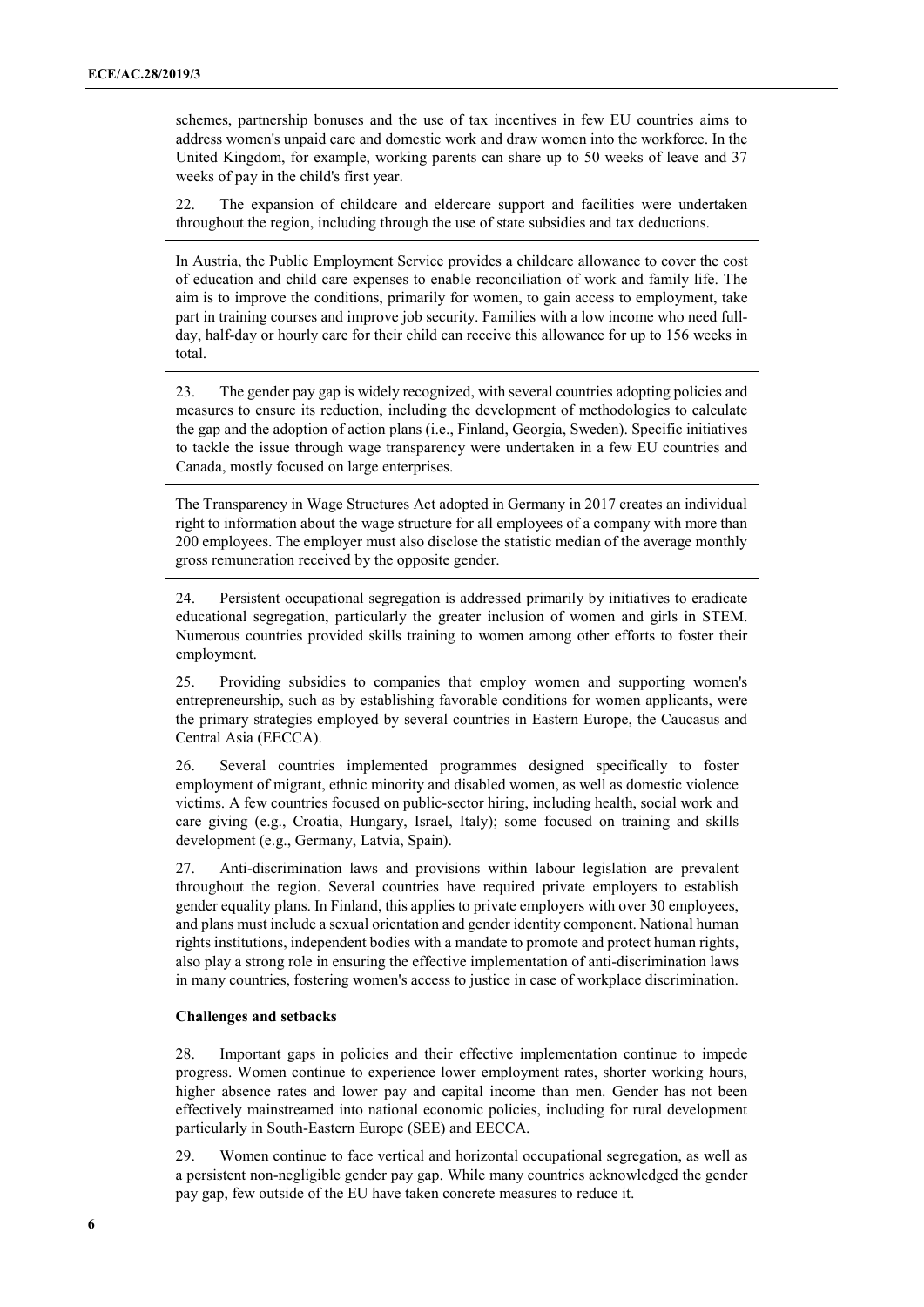30. Anti-discrimination laws are not always effectively implemented and the legal frameworks and mechanisms for combating workplace sexual harassment remain inadequate or non-existent, particularly in SEE and EECCA.

31. Paternity leave has not yet been introduced throughout the EECCA, where women's and girls' unpaid care and domestic work remains a barrier to their economic opportunities, and to their educational prospects in some Central Asian countries. Low uptake of paternity leave in some countries is prompted by the influence of traditional social norms. A significant shortage of kindergartens and pre-schools in parts of the region also impedes women's workforce participation.

32. Women's entrepreneurship remains underdeveloped for most of the region. In several countries, especially in EECCA, these efforts were limited to rural development policies, and support has been ineffective in breaking away from the concentration of female entrepreneurs in traditional sectors, like handicrafts. Women entrepreneurs remain concentrated in small and micro enterprises with low growth potential.

33. Despite *de jure* equality in the right to own property and inheritance, socio-cultural norms and practices impede women from owning and inheriting property in several countries in the Eastern part of the region, limiting their access to the income and security flowing from capital and its use for accessing credit.

#### **B. Poverty eradication, social protection and social services**

34. Access to social protection and social services, including health and education, is crucial for poverty reduction. The equality of access to and the attainment of educational qualifications is necessary for empowering women in all areas of their lives. Similarly, improved health and longevity play an important role in poverty reduction.

#### **Achievements**

35. Some countries in the region have integrated a gender perspective into their policies in the health, education and social protection sectors. Widespread recognition of women's risk of poverty as particularly acute in old age, for single mothers and mothers with many children, disabled and rural women, and women belonging to ethnic minorities has led to a more targeted approach to these vulnerable categories.

36. Many countries in the region have equalized the retirement age for men and women in order to reduce the pension gap. In general, countries efforts to strengthen social protection schemes tend to benefit women. Countries across the region reformed contributory social protection schemes, which improved women's access and the benefits they receive. Many also adjusted non-contributory social pensions in order to ensure an adequate minimum income. To reduce the gender pension gap, Austria adopted a pension-splitting scheme that enables women to build up their own independent retirement income, allowing partial credits to be transferred by a partner for up to seven years per child.

A 2019 amendment to the Pension Insurance Act in Croatia attempts to mitigate the gender pension gap by establishing a category of additional working years for mothers (biological and adoptive). Six months is added to the total number of working years for each child, irrespective of the use of maternity leave and with retroactive effect.

37. Because women take on most of the informal long-term care, they benefit from social protection measures that aid in reconciling care responsibilities and work. Several countries provided assistance to carers in order to compensate for their inability to engage in economic activity (e.g., Austria, Hungary, Spain, the United Kingdom).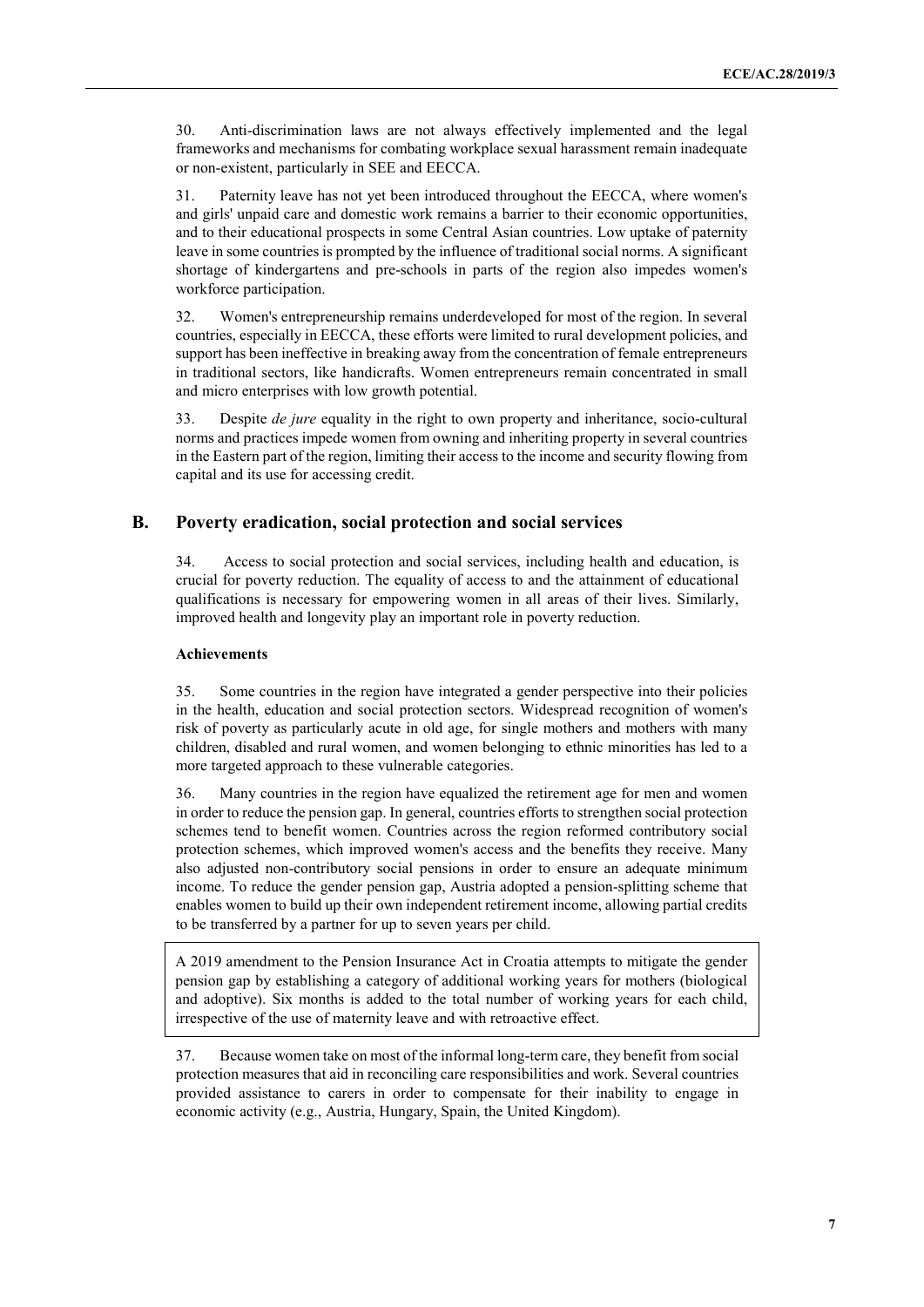In Switzerland, efforts were made at the cantonal level to identify and prevent discrimination against migrant women in public institutions (schools, health and social services) including by individual accompaniment and by organizing roundtables addressing diverse topics such as health, violence and employment in native languages, in order to facilitate integration.

38. Educational attainment constitutes a critical means of escaping poverty. In most countries, women and girls either equal or exceed men and boys in educational enrollment and attainment overall, and women represent a majority of all graduates from tertiary education.

39. Several countries made efforts to combat gendered segregation in education, many with a focus on encouraging girls' study in STEM. For example, in several countries, ICTdays and STEM summer camps were organized to attract girls to this field.

Denmark created a 3-month introductory period for upper secondary students in which they are exposed to the full range of subjects prior to specialising in particular academic areas (technical, commercial, foreign language, etc.) The students then receive guidance before making their choice. The programme aims to open students' mindsets regarding their initial preferences.

40. Many EU countries have implemented mandatory comprehensive and age-appropriate sexuality education in schools. In other parts of the region, including SEE and EECCA, these courses tend not to be mandatory and/or are provided after school or not at all.

41. A majority of countries in the region prioritized efforts to expand access to affordable health care to women and girls. Several countries, such as Albania, Spain, Switzerland and Ukraine, initiated gender-sensitive training for health care providers, including for those responding to the health needs of victims of gender-based violence, and those responsible for ensuring quality maternal and neo-natal care.

42. Access to the Human Papilloma Virus (HPV) vaccination has expanded beyond the EU to countries across the region. Several countries within the EU have established or expanded free counseling and access to sexual and reproductive health information, services and contraception to adolescents. Access to free breast and cervical cancer screenings have expanded throughout the region, as have the protection and treatment of HIV-positive pregnant women and newborns, particularly in the Eastern part of the region.

43. A few EU countries have undertaken initiatives to ensure mother- and infant-centered approaches to birthing in line with WHO recommendations. These include the development of individually tailored birth plans, enhancing outreach toward vulnerable pregnant women, targeting pregnancy- and childbirth-related depression, anxiety and psychosis, and support for breastfeeding (e.g., Denmark, Finland, Norway, Switzerland, the United Kingdom).

#### **Challenges and setbacks**

44. Despite advances, barriers continue to impede women's and girls' access to education, health and social services.

45. Austerity measures have a disparate impact on women, yet a majority of the countries in the region that implemented them during the reporting period did not consider their gendered impact. Only four countries (Denmark, Finland, Italy and Slovenia) assessed the gendered impact of austerity measures prior to their implementation.

46. While many countries have equalized retirement ages for men and women, several countries have established pension reform schemes that provide for scheduled extensions of women's retirement age, foreseeing parity in 8, 9, and in one case 30 years.

47. In education, a key challenge is the segregation - both horizontal and vertical - which affects students and the workforce in the sector in much of the region. Women are significantly over-represented as teachers at the levels of primary and lower secondary education, with the exception of Finland. Yet, despite women's over-representation in tertiary education, men remain over-represented in senior academic posts. Although women's rising STEM education levels are necessary for their equal participation in the future workforce,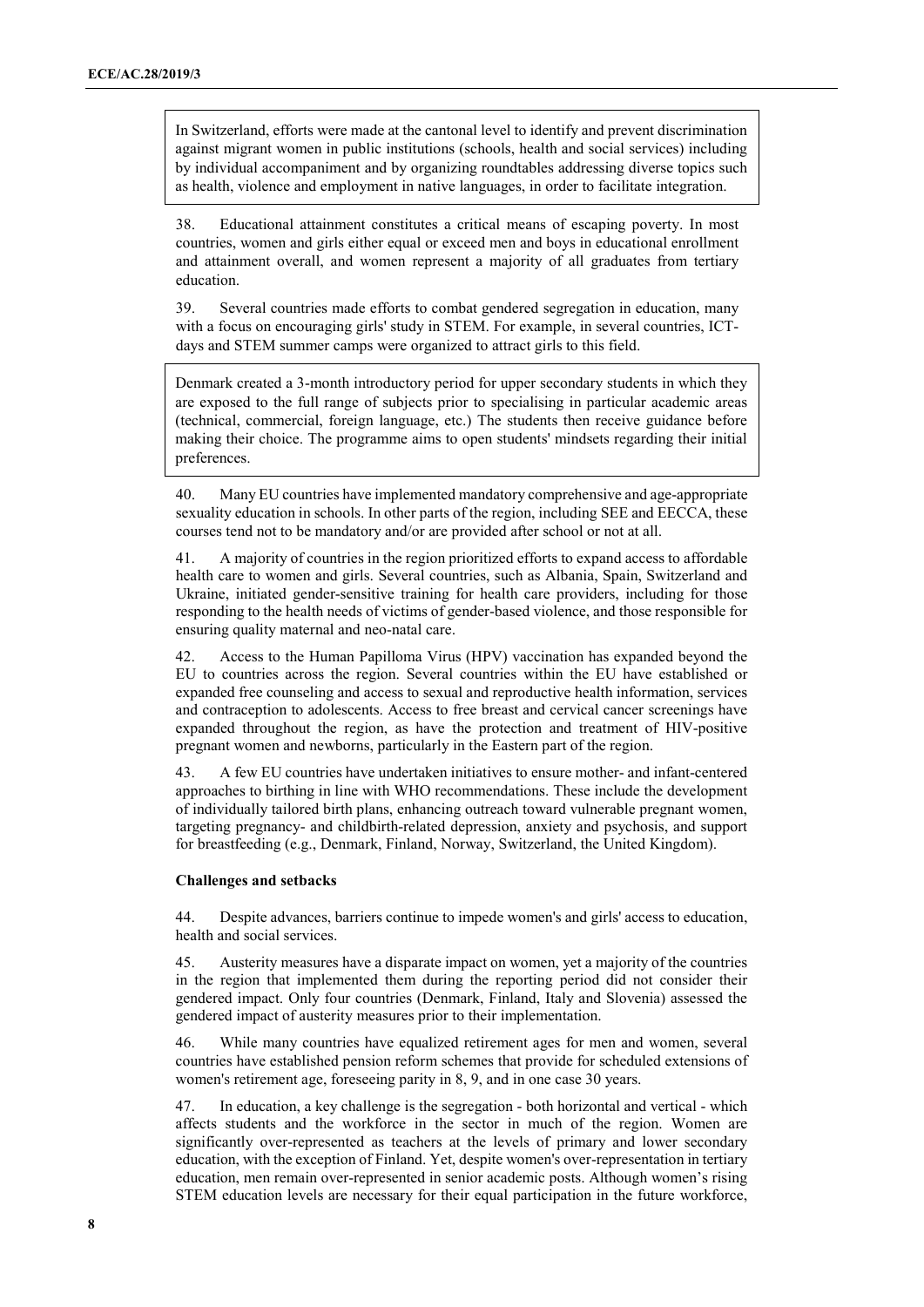almost all countries reported that significantly fewer women than men complete university degrees in STEM fields, and few initiatives to strengthen STEM sectors had incorporated a gender perspective.

48. Gender mainstreaming of the national school curricula has not yet been conducted in several countries. In these countries, gender stereotypes remain present in teaching materials, and not all teaching staff have the requisite gender sensitivity. Early marriage continues to impede girls' access to education, particularly in parts of the SEE and EECCA sub-regions. In Uzbekistan, many higher education institutions have re-opened part-time programmes to widen the opportunities for women with childcare and household responsibilities.

49. Women in rural and remote areas, especially in SEE and EECCA, often lack access to healthcare due to the distance required to travel to healthcare facilities and the costs of service. Access to reproductive health care, modern contraception and information and counseling also remains a challenge, with consequent negative implications for maternal mortality, particularly in EECCA. Despite significant efforts, the number of HIV positive women has increased in Central Asian and Eastern European countries (Kyrgyzstan, Ukraine).

50. In some countries, women continue to face gender bias and discriminatory treatment, as well as the provision of inadequate and inappropriate medical services by health care personnel. Women with disabilities and LBTQ women face limited access to health care, including reproductive health care, in a few countries.

51. Early pregnancies remain a concern in a few countries. Although prohibited, sexselective abortion persists in a few countries (e.g., Albania, Armenia, Azerbaijan and Georgia).

### **C. Freedom from violence, stigma and stereotypes**

52. Violence against women is an obstacle to women's equality and to their ability to enjoy all other basic human rights. It is "one of the crucial social mechanisms by which women are forced into a subordinate position compared with men".<sup>[6](#page-8-0)</sup> It takes many forms. Intimate partner violence can entail physical, sexual, psychological and economic abuse, coercion, arbitrary deprivation of liberty and stalking. Other forms of violence include, *inter alia:* femicide, human trafficking, sexual harassment, violence committed through social media, female genital mutilation, early, and child and forced marriage, forced sterilization and abortion, and prenatal sex selection.

53. Both the Beijing Platform for Action and the SDGs address the need to eliminate violence against women and girls, including human trafficking.

#### **Achievements**

54. A large majority of the countries identified combating violence against women as both a past and future priority, with efforts concentrated on two forms of violence: domestic and intimate partner violence and human trafficking.

55. Opened for signature in 2011, the Istanbul Convention generated strong impetus, driving States' commitment to strengthen national mechanisms for coordination, response, protection and assistance, and establishing clear and measurable standards for their implementation. Most Council of Europe member States have ratified the Istanbul Convention, and several countries either signed or ratified the Convention during the reporting period.

56. A few countries adopted new legislation to combat domestic and intimate partner violence (e.g., Croatia, North Macedonia, Serbia). A clear trend was discernible in countries' efforts to harmonize their laws and policies with the approaches of the Istanbul Convention. Georgia and Romania expanded their domestic violence laws to encompass the broader concept of violence against women, for example. The United Kingdom passed legislative amendments that captured the nature of intimate partner and domestic violence by

<span id="page-8-0"></span><sup>6</sup> Beijing Platform for Action, para 117.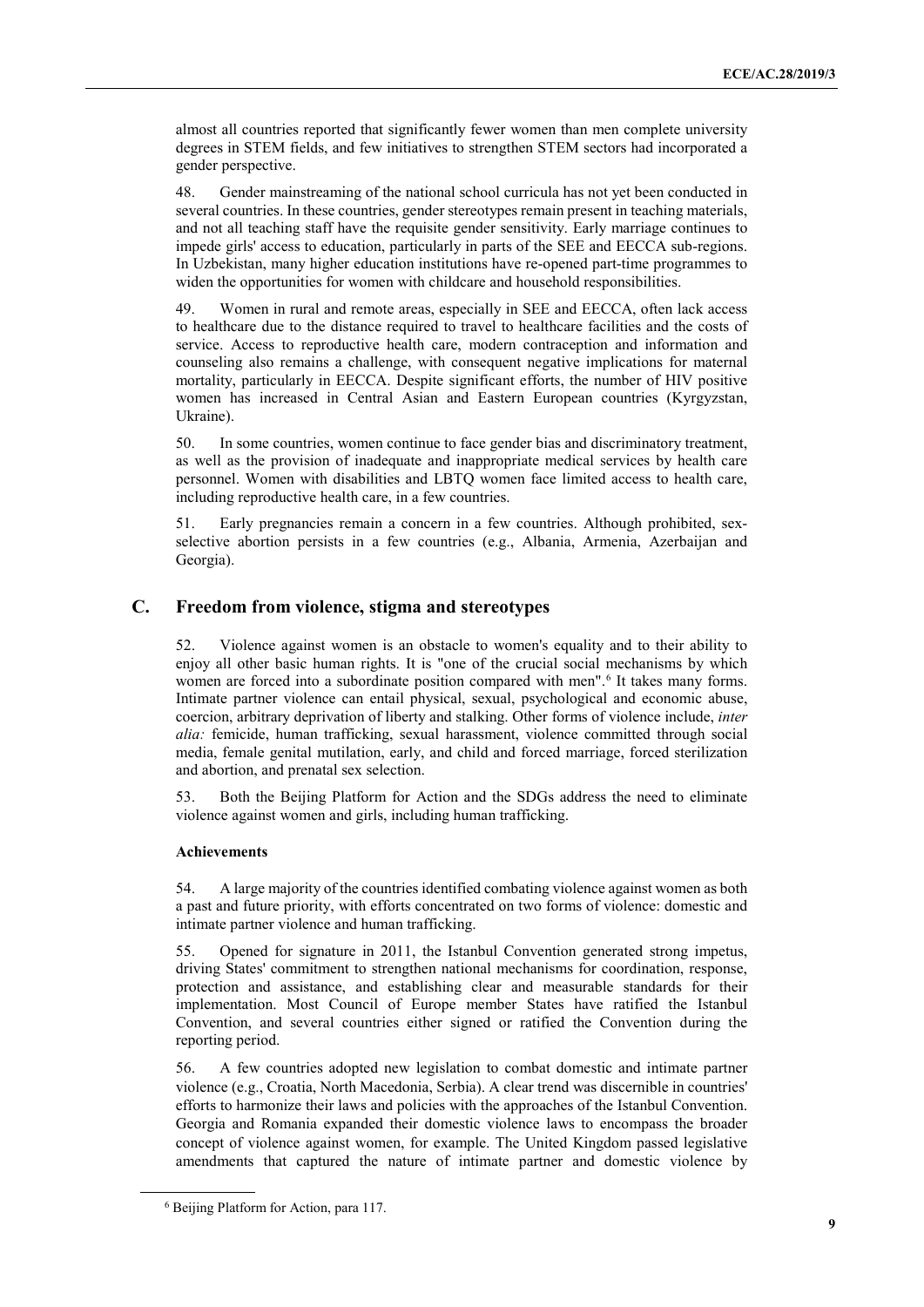criminalizing "controlling or coercive behavior in intimate or family relationships". Some countries within the EU amended the definition of rape during the reporting period.

Upon entry into force of the Istanbul Convention, Georgia passed a comprehensive package of legislative amendments, recognizing all forms of violence against women, created specialized units within the police and prosecution, risk assessment protocols and guidelines on investigations, a registry for protection orders and a national coordinator and monitoring body. In 2019, the Government of Georgia adopted legislation regulating sexual harassment in the workplace and public spaces.

57. Several countries undertook initiatives to ensure the criminalization of all forms of violence covered by the Istanbul Convention, in particular: stalking, female genital mutilation, and early and forced marriage. Kazakhstan and Kyrgyzstan penalized child marriage and bride kidnapping. After female genital mutilation was criminalized in 2015, 2019 marked the first conviction for his crime in the United Kingdom.

58. Examples of legislative amendments to harmonize national law with the Istanbul Convention include removing justifications and/or mitigating circumstances based on honor (Armenia, Romania), and including intimate partners within the scope of protection, irrespective of cohabitation. Several countries made gender-based violence crimes *ex officio*, and established specialized units within police, prosecutorial offices and the judiciary, and adopted protocols to ensure best practice in the rights protection of victims in investigations and judicial proceedings (e.g., Armenia, Croatia, Georgia, Latvia, Ukraine).

59. The significant increase in the availability of protection orders across the region constitutes an important positive trend. Their practical implementation requires the adoption of guidelines or protocols, including on risk assessments, which were introduced in several countries to ensure the necessary level of protection to victims.

60. Countries also prioritized an increase in the scope and quality of services provided to victims of gender-based violence. Rape crisis centers and 24/7 hotlines were established in several countries for the first time. A "Revenge porn helpline" opened in the United Kingdom and has received 15,000 calls since 2015. Referral mechanisms were established, and the scope of multi-sectoral services for victims expanded significantly in several countries.

61. Capacity-building initiatives for responders and service providers, both governmental and non-governmental, were undertaken throughout the region. Several countries took steps to assume the costs of service provision, including by funding NGO service providers. Numerous countries in the region have created or strengthened institutional coordination mechanisms at the national and local level, and improved data collection practices.

62. A majority of countries engaged in public awareness campaigns as the primary prevention strategy. Several countries established perpetrator programmes for the first time, and a few countries addressed toxic masculinities. Numerous countries developed a violence prevention component for primary and secondary education.

63. One of the areas where the digital transformation yields worse outcomes for women and girls than for men and boys is exposure to cyber-bullying. During the reporting period, countries within the EU, and a few beyond, enacted legislation and policies to address diverse forms of cyber violence.

The United Kingdom (Scotland) adopted the Abusive Behaviour and Sexual Harm Act, creating the offence of sharing private intimate images without consent with a maximum penalty of 5 years. It also established custodial sentences for up to two years for revenge pornography and the Voyeurism (Offences) Act, criminalizing upskirting.

64. Several countries addressed gender stereotypes in the media by providing media trainings, legislative reform, fostering voluntary codes of conduct and developing guidelines and regulations by national media authorities.

The Council for Advertising in the Slovak Republic established an annual anti-award for the most sexist advertising: the Sexist Blunder (www.sexistickykix.sk).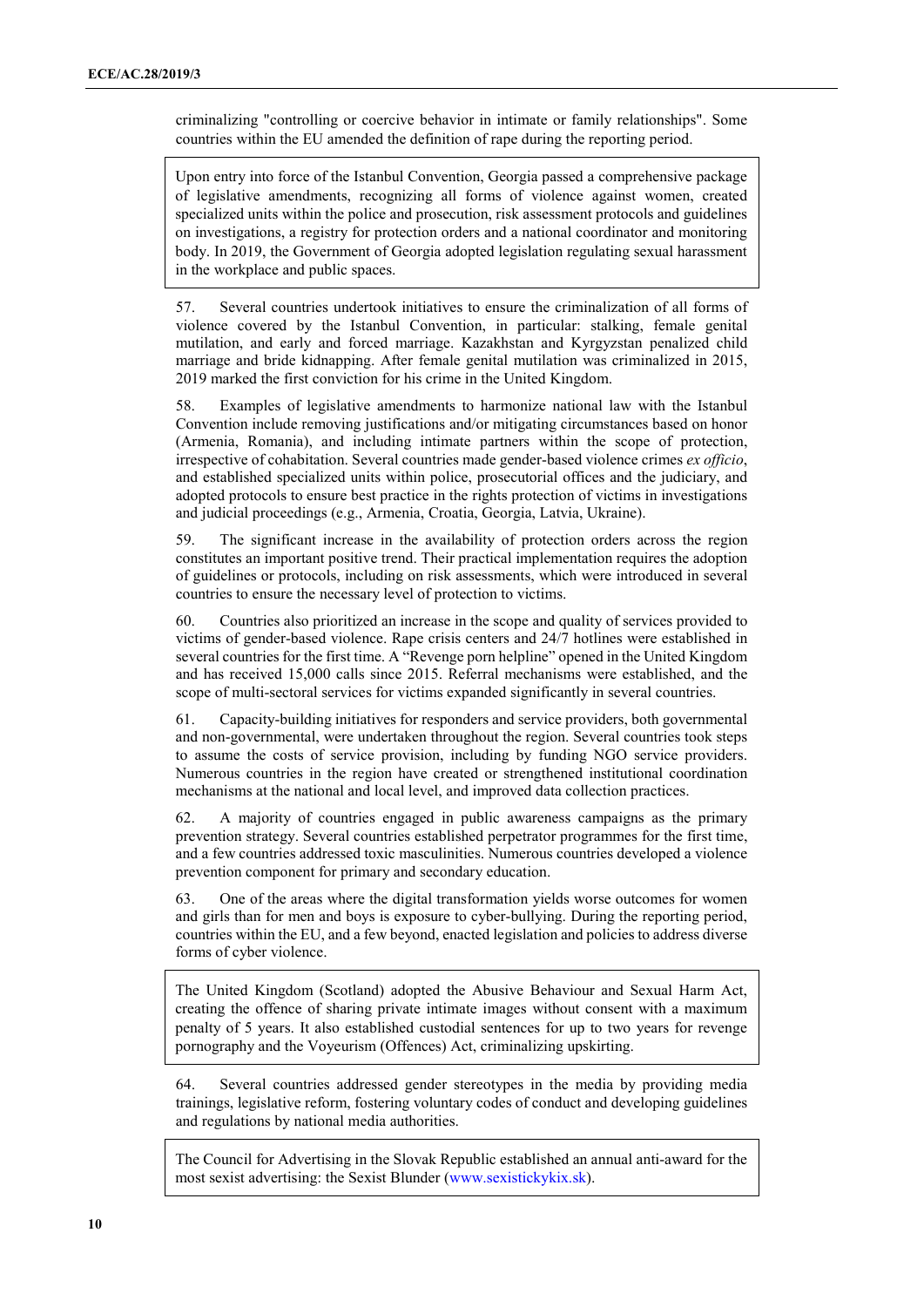#### **Challenges and setbacks**

65. Thirteen Council of Europe member States have not yet ratified the Istanbul Convention. In several countries in Eastern Europe, opposition to ratification of the Convention has been a focus of rising conservative movements. The Central Asian Republics are not members of the Council of Europe and have not ratified the Convention.

66. Although combating violence against women constitutes a clear priority in most countries in the region, challenges remain, especially with regard to the practical implementation of international standards and the persistence of traditional social and cultural norms.

67. Not all countries have prioritized combating violence against women, and a few countries have no dedicated legislation on domestic violence or other forms of violence against women (e.g., Belarus, Liechtenstein, Turkmenistan, Uzbekistan). Significant legislative and *de facto* gaps remain in several countries, compromising the scope of protection and response provided to victims, including the absence of shelters and referral mechanisms for services.

68. Many countries have not yet defined rape in terms of lack of consent in line with the Istanbul Convention. In several countries, domestic violence laws provide protection and services to family members only, excluding intimate partners. In a clear setback, elements of domestic assault were decriminalized in two countries. The United Kingdom Government committed to an 'end-to-end' review of the criminal justice response to rape cases to address reductions in the number of police referrals, prosecutions and convictions.

69. Ensuring the effective implementation of protection orders has been and remains a challenge for many countries in the region, those in both the initial and more advanced stages of developing systematized forms of protection. A few countries have emphasized the rights of the perpetrator over the victim's safety. Several countries have not yet criminalized the violation of a protection order.

70. Early and child marriage and female genital mutilation primarily affect girls from minority ethnic, religious and migrant communities, and conflict-affected populations. Consequently, limited efforts to combat these crimes disproportionately affect vulnerable girls. Forced and child marriage, and prenatal sex selection remains a serious concern in some countries in SEE and the EECCA.

71. Girls face diverse forms of gender-based violence at school, including: verbal or sexual harassment, sexual abuse, corporal punishment, stalking, cyber-harassment and bullying. Yet, efforts to address the gendered nature of sexual harassment and other forms of violence in schools remained generally limited to countries within the EU. Many countries adopted a gender-neutral, child rights approach to cyber security.

72. In several countries, gender issues have not yet been incorporated into national media policies, and no specific gendered initiatives have been envisaged.

#### **D. Participation, accountability and gender-responsive institutions**

73. Institutional mechanisms for the advancement of women aim to ensure a central policy coordination unit within government with a mandate to support mainstreaming gender in all government policies and programmes. The equal participation of women and men in decision-making reflects the actual composition of society and is "a necessary condition for women's interests to be taken into account".[7](#page-10-0) The SDGs further call for "responsive, inclusive, participatory and representative decision-making at all levels," as well as the social, economic and political inclusion of all.[8.](#page-10-1)

74. The following section covers national laws and policies on gender equality, gender equality machinery, gender mainstreaming, gender-responsive budgeting, gender impact

<span id="page-10-1"></span><span id="page-10-0"></span><sup>7</sup> Beijing Platform for Action, para 181.

<sup>8</sup> SDG Targets 10.2 and 16.7.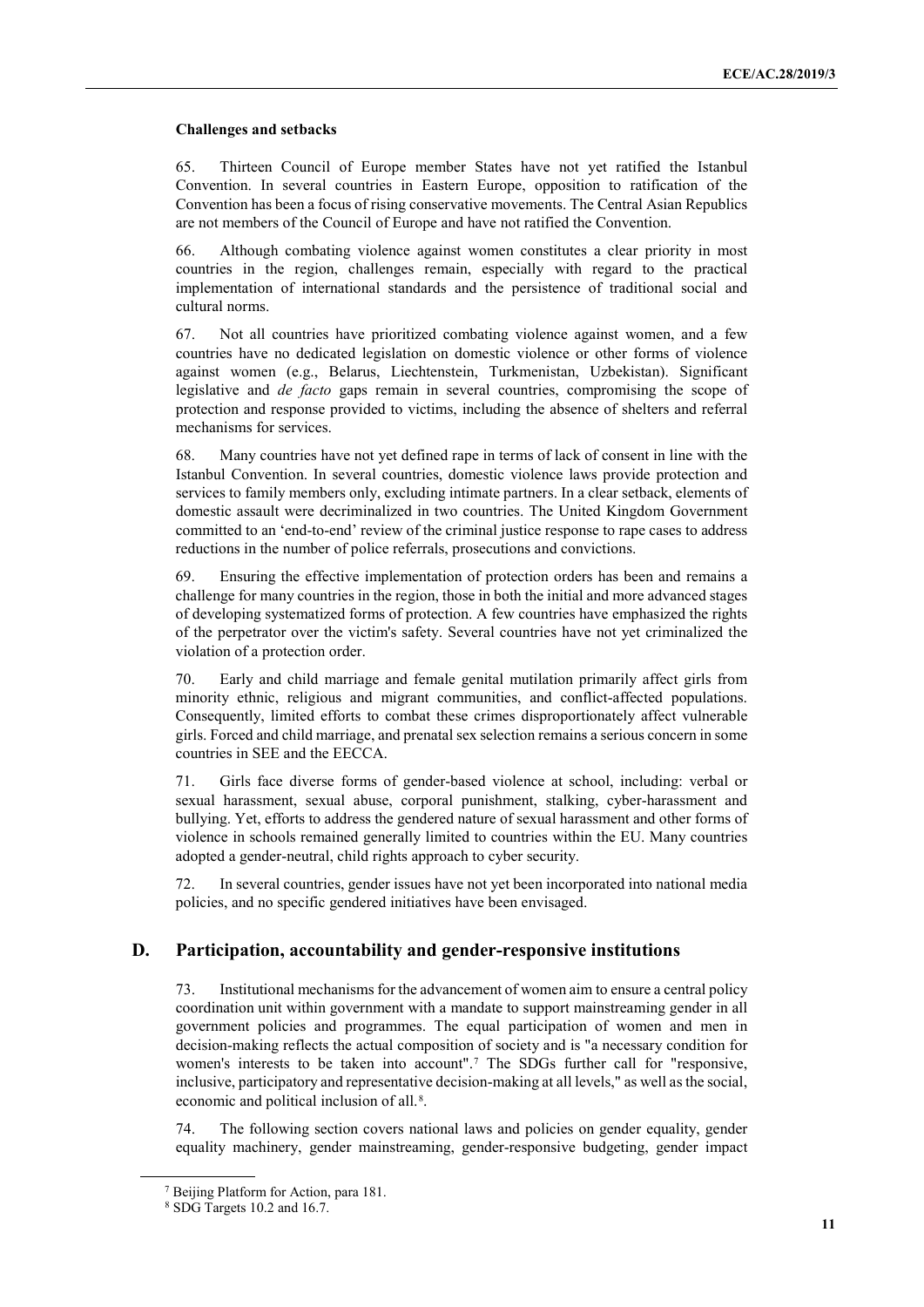assessments, temporary special measures and tracking gender as a component of overseas development assistance. It also includes women's participation in decision-making within the governmental and the private sectors, including in the media.

#### **Achievements**

75. Women's participation in political decision-making is a priority in a number of countries. Several countries put a strong focus on strengthening gender equality policies and machineries in order to institutionalize the tools and practices necessary for ensuring that issues affecting women are appropriately considered in policy formation.

76. Important achievements were made with respect to women's political participation at the national level in the region. There are 14 women heads of state and of government. Women have achieved parity or near parity in political participation in some EU countries (Finland, Norway, Spain, Sweden).[9](#page-11-0) Several countries across the region reported the highest level of female parliamentarians yet (Albania, Italy, Israel, Norway, Republic of Moldova).

77. Many countries in the region have implemented temporary special measures, some with sanctions for non-compliance, to ensure a minimum level of representation by both men and women in political bodies at national and local levels. A few countries adopted quota.

The recent adoption of a new Electoral Code in Ukraine introduces a proportional system with a 40 per cent quota in open lists. Parliamentary elections in July 2019 resulted in the largest number of women members of Parliament ever, a rise from 12 per cent to 20 per cent.

78. Women are highly represented within the judicial branch across the region, exceptions exist at the highest levels in some countries. Several countries within the EU have also adopted quotas to ensure increased women's participation on executive boards of companies listed on public exchanges (e.g., Denmark, Finland, Germany, Italy, Norway, the United Kingdom). Women have achieved parity within several countries in the EU as presidents and board members in public broadcasting, but are under-represented as executives in this field, with few exceptions. In several countries, media authorities have developed internal regulations on gender equality; media or advertising laws also prohibit discriminatory images and messaging based on gender.

79. Almost all countries in the region have established a mechanism for advancing gender equality within the public administration, and significant efforts were made in a number of countries to strengthen it. Several countries, such as Spain, have robust mechanisms for advancing gender equality from the national to local levels, reflecting strong political will. A few countries established gender equality bodies during the reporting period (i.e., Sweden, North Macedonia). Some countries created gender focal points within each ministry and/or at the local level during the reporting period. Within the EU and SEE, many countries indicated that gender equality mechanism representatives were formal participants in SDG processes.

80. Almost all countries indicated the existence of a national-level policy on the advancement of gender equality. A few countries developed local-level gender equality plans.

<span id="page-11-0"></span><sup>9</sup> See, EIGE, Gender Statistics Database: National parliaments: presidents and members, available at: https://eige.europa.eu/gender-statistics/dgs/indicator/wmidm\_pol\_parl\_\_wmid\_natparl/bar.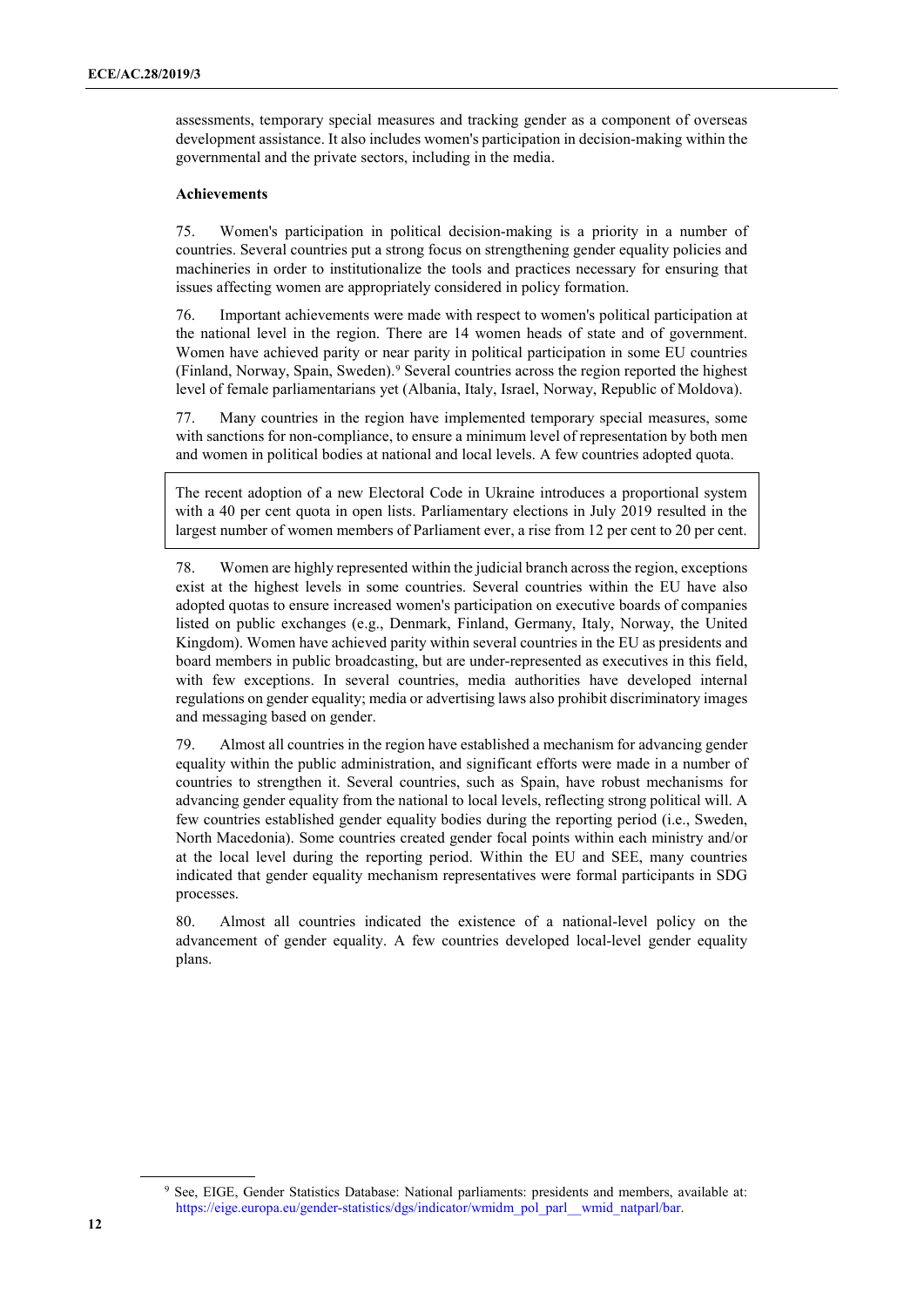81. Advances were made in the application of gender-responsive budgeting. One-third of the countries from across the region reported applying some version of it. Some countries have included gender-responsive budgeting within the national policy document. Several countries have also implemented gender impact assessments within legislative processes. Of those countries that provide overseas development assistance, some dedicated a significant proportion to gender equality (e.g., Canada, Finland, Sweden).

#### **Challenges and setbacks**

82. Advances in women's participation in decision-making and the institutionalization of their rights and needs into governmental processes through effective policies and mechanisms were not generalized.

83. Women's political representation in most countries remains below the 40 per cent recommended by the Council of Europe. In some countries (Hungary, Liechtenstein) it is as low as 12 per cent, and not much higher in a few other countries. In a significant setback, the percentage of women parliamentarians in Liechtenstein halved in the 2017 elections and dropped significantly in Kyrgyzstan.

84. Many countries within the region have not adopted quotas or other temporary special measures and attempts to do so were unsuccessful in Georgia and Estonia. Existing quotas remain unrealized in a few countries (i.e., Bosnia and Herzegovina, North Macedonia, Kyrgyzstan, Uzbekistan). Women's political participation at the local level remains low in most countries in the region.

85. Violence against women in politics prevents women from seeking political office. Violence against women in politics was described as widespread in Bosnia and Herzegovina and Kyrgyzstan.

86. Women's participation in decision-making in the private sector continues to lag behind men's significantly, in particular in managerial roles and on the boards of private companies.

87. Government support to national gender equality machineries is insufficient and, in a few countries, gender equality bodies were transferred from one authority to another, sometimes multiple times, disrupting progress. In one setback, Sweden's parliament even voted to abolish the recently-established Gender Equality Agency.

88. Although most countries have gender equality policies in place, not all of them were effectively costed and budgeted. Gender mainstreaming across all policy sectors is largely lacking in the region, particularly in the economic, financial and environmental spheres; and in some parts, no gender mainstreaming has taken place. In some countries, gender equality initiatives were limited to short-term projects reliant on donor support, without state budgetary contribution.

89. Although in several countries, women are over-represented as journalists, men predominantly occupy high-level managerial and ownership positions in the media. Few countries provided data on the representation of women and gender issues in media and the status of state monitoring of mass media for gender discriminatory content.

#### **E. Peaceful and inclusive societies**

90. As civilians, women and girls experience violations of human rights and humanitarian law during conflict, suffering gender-specific crimes as a result of war, violent conflict, terrorism and violent extremism. At the same time, women have an important role to play in conflict resolution, contributing to sustained and resilient peace, and to peace and reconstruction activities post-conflict.

91. The following section addresses the women, peace and security agenda, entailing women's meaningful participation in peace processes, including conflict prevention, resolution, reconciliation and post-conflict recovery, and ensuring that women's needs are fully reflected in peace processes and in recovery efforts, including access to justice for sexual and gender-based crimes committed during conflict. It covers women's representation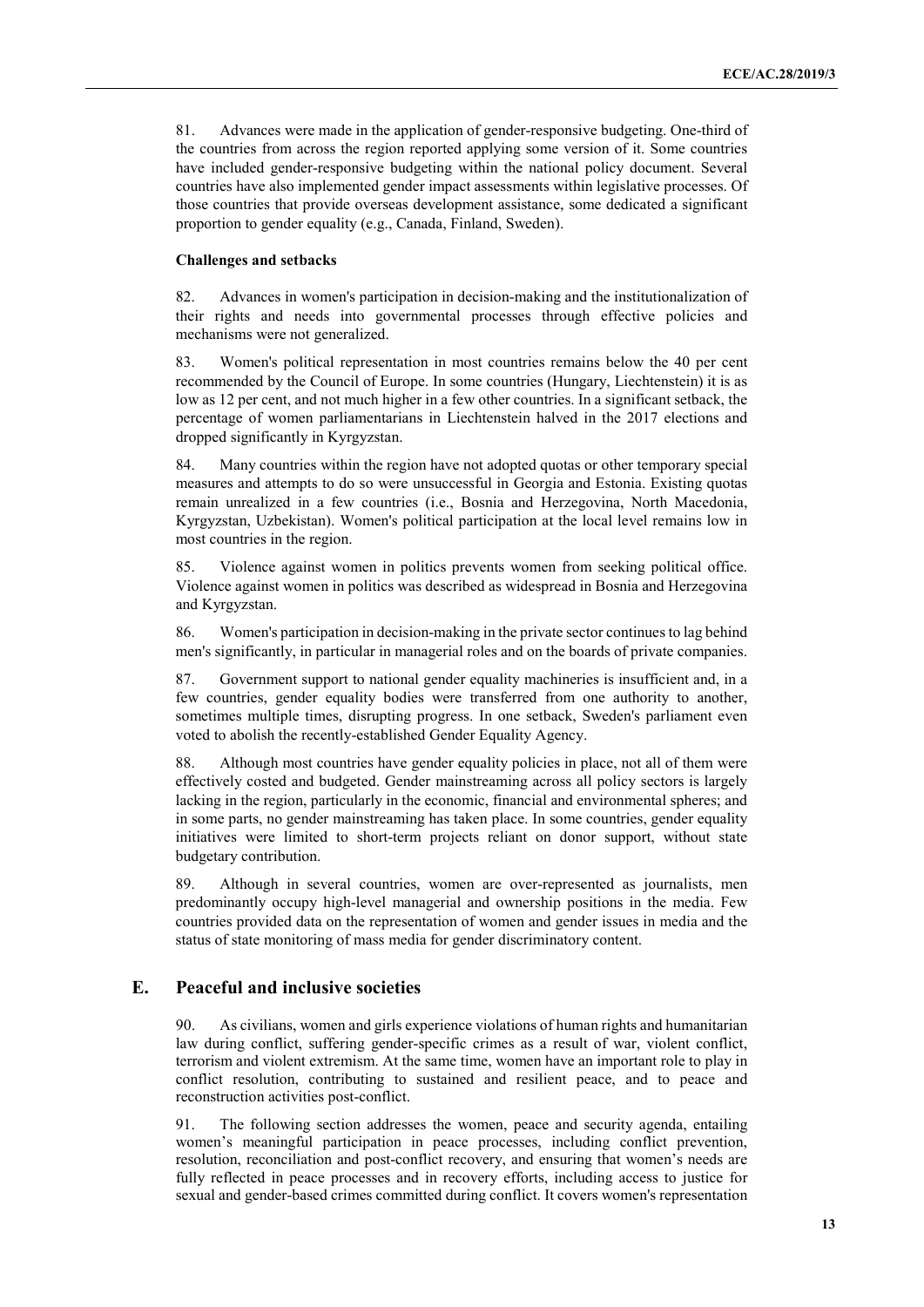in military and diplomatic service, training provided to military and diplomatic staff and those deployed on overseas missions, the availability of gender-based asylum and the scope of ODA financing of the women, peace and security agenda.

#### **Achievements**

92. Progress in the field of women, peace and security continues throughout the region, with significant advancements occurring in a few countries. Three countries qualified their foreign policy and assistance as feminist (Canada, France and Sweden).

93. Most countries in the region have adopted a national strategy or action plan on women, peace and security. In Georgia and Ukraine, an emphasis was placed on localization of national-level policies. This bottom-up approach aims to increase ownership of the process within municipalities and among conflict-affected women. Specialized legislation in several countries in SEE regulates access to justice, services and indemnification for victims of sexual violence during the conflict in the former Yugoslavia.

94. Many countries have provided training on gender equality and gender-based violence to military and diplomatic staff, and to those deploying on overseas missions.

95. A few countries adopted their first national strategies, action plans or legislation on combating human trafficking during the reporting period. A few have also addressed the use of firearms in domestic violence situations in policies related to the control of small arms and light weapons (Serbia, Albania, Sweden).

96. Numerous countries in the EU and SEE affected by the migration crisis developed targeted initiatives to ensure access to healthcare, social welfare services and employment integration for women migrants. A few countries recognized gender-based forms of persecution for the purpose of asylum and international protection during the reporting period.

The Ministry of Health and Social Protection in Albania issued an order in 2016 on the provision of sexual and reproductive health during humanitarian emergencies with a focus on pregnant women, women with children under six and victims of sexual violence as part of its response to the migration crisis.

97. In conflict-affected countries and in the EU, consistent support was offered to build the capacity and support the inclusion of women mediators in active negotiations. A series of trainings on high-level negotiations and mediation skills were provided to women civil servants in Georgia, for example. National and regional networks of mediators brought expertise to women mediators in conflict-affected areas within the region and beyond.

98. Donor countries continued to support diverse aspects of the women, peace and security agenda through active participation in and financial support to international fora and mechanisms, including the Trust Fund for Victims of the International Criminal Court, and the Call to Action on Protection from Gender-based Violence in Emergencies, among others.

#### **Challenges and setbacks**

99. Despite the building of skills and networks, the creation of national policies, and a serious commitment to the issue by a few countries, progress remains slow in the implementation of the women, peace and security agenda in the region.

100. Women remain under-represented in decision-making positions in diplomatic and military sectors in most countries, most notably in conflict-affected countries.

#### **F. Environmental conservation, protection and rehabilitation**

101. The necessity of environmental conservation and its links to climate change and disaster risk management is increasingly recognized as a pressing issue. Environmental degradation and climate change have a decidedly gendered impact, displacing communities,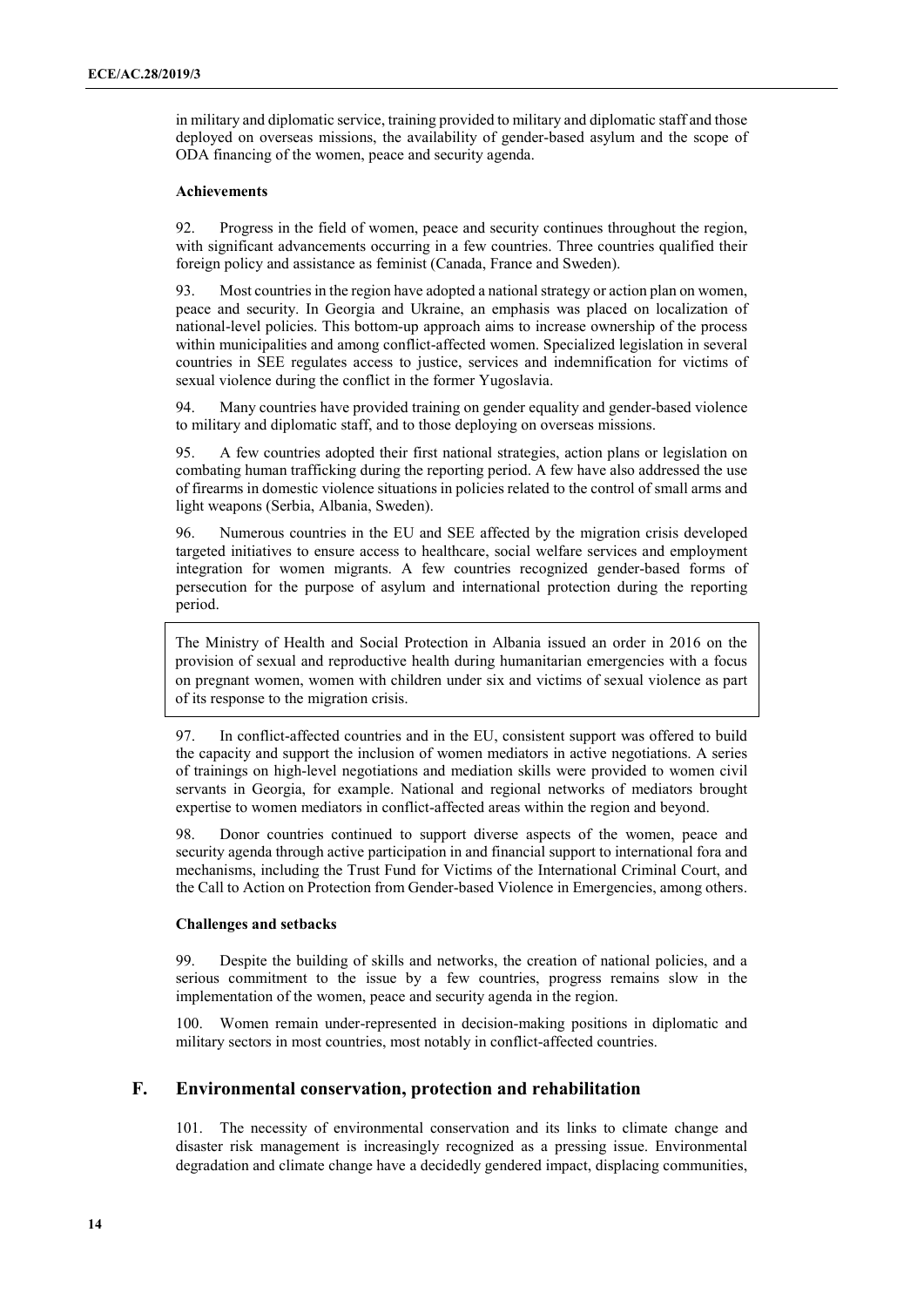interrupting income generation, increasing unpaid labour burdens and negatively affecting health, especially for women and girls.<sup>[10](#page-14-0)</sup>

102. The Beijing Platform for Action recognizes the essential role of women in the development of sustainable and ecologically sound consumption and production patterns, <sup>[11](#page-14-1)</sup> and the SDGs call on countries to improve capacity for effective climate change planning and management, including focusing on women.<sup>12</sup>.

103. The following section considers the level of women's participation in decision-making in environmental protection, climate change and disaster-risk management. It examines whether gender has been mainstreamed into national policies in these fields, and thus whether States have examined the distinct gendered impacts of climate change and of climate change policies, and men's and women's distinct contributions to and perspectives on climate change, in order to address gender differences in adaptation and mitigation strategies.

#### **Achievements**

104. Notable but limited progress has been achieved in the fields of gender and environmental protection, climate change and disaster risk management.

105. A few countries within the EU have mainstreamed gender into environmental protection and climate change policies (i.e., Finland, Sweden); others have approached the subject at the project level. Some countries advocated for the adoption of the Gender Action Plan of the UN Framework Convention on Climate Change (Canada, Sweden); others have developed sector-specific gender equality plans, such as in forestry.

Canada adopted the Gender Action Plan of the UNFCCC and supported the participation of women from the Caribbean and Francophone Africa in climate change negotiations.

106. Efforts have also been made to increase women's participation and leadership in related private-sector enterprises, including the clean energy and technology sectors (e.g., Canada, Finland).

107. Gender and sustainable development, including environmental policy and climate change mitigation, has been integrated into the development assistance of several donor countries. A few countries affected by natural disasters during the reporting period began to address the disparate gender impacts and mainstream gender into disaster risk management.

#### **Challenges and setbacks**

108. Much more progress needs to be achieved in these fields in every country in the region, requiring significant political will at national and regional levels.

109. Few countries in the region have integrated gender into policies on environmental protection and climate change. With few exceptions, women's participation in these fields remains limited, in part due to women's low representation in STEM. Few countries indicated existing and future initiatives to mainstream a gender perspective into national policies on these issues.

110. In most countries in the region, women are poorly represented among public and private sector decision makers on environmental and climate change policies. Few countries have undertaken initiatives to support women's decision-making in these fields and in climate negotiations.

111. The disparate negative effects on women of natural disasters and the absence of gender mainstreaming in the state response were identified only after such events in a few

<span id="page-14-0"></span><sup>10</sup> Beijing Platform for Action, para 247.

<span id="page-14-2"></span><span id="page-14-1"></span><sup>&</sup>lt;sup>11</sup> Beijing Platform for Action, para 246.

<sup>&</sup>lt;sup>12</sup> SDG Target 13.B.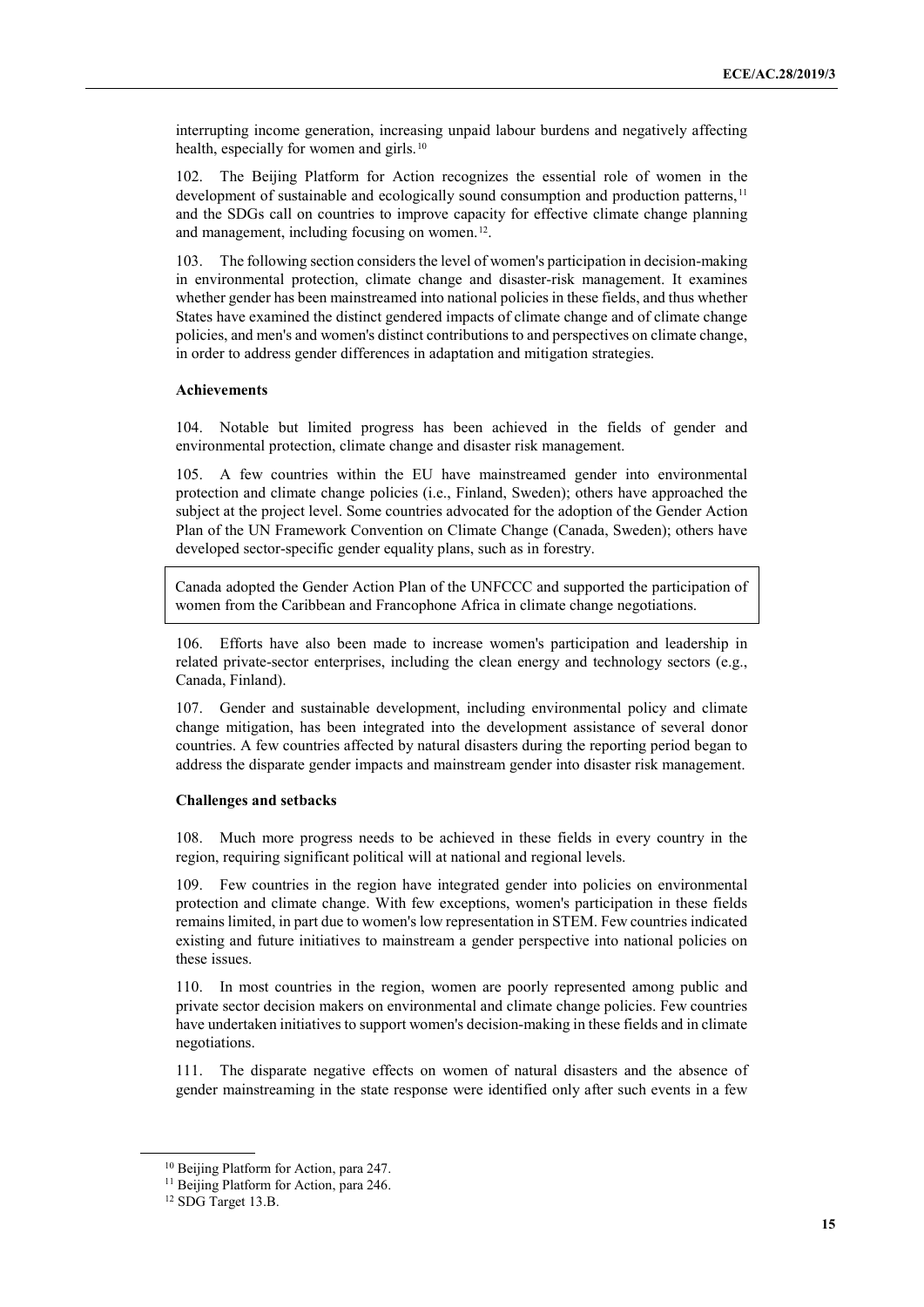countries (i.e., Albania, Bosnia and Herzegovina). Other disaster-prone countries have not mainstreamed gender into disaster-risk management policies.

### **IV. Data and statistics**

112. The collection, analysis and dissemination of sex-disaggregated data and gender statistics constitutes a fundamental element of evidence-based policymaking to advance gender equality. This section examines efforts and effectiveness by national actors to collect relevant data, developing appropriate gender-sensitive indicators to measure progress across sectors, as a matter of national policy and as part of the process to nationalize gender-sensitive indicators to achieve the SDGs.

#### **Achievements**

113. Significant progress has been made with respect to the collection, analysis and dissemination of sex-disaggregated data and gender statistics in many countries throughout the region.

114. The development and application of gender-sensitive indicators to policy making has become more systematic throughout most of the region. The countries in the region are at different stages of setting up a national mechanism through which indicators are systematically used for monitoring and formulation of the national, local and sectoral policies. Some countries, such as Austria, Canada, and Italy promote the use of gender sensitive data by integrating the gender-based analysis in the development of policies and programmes, including gender budgeting.

115. Most of the countries have made significant efforts to nationalize and mainstream SDGs into national strategic planning processes and established their own national framework of SDG indicators, with exception of SEE countries (Croatia, Hungary, Romania, Slovenia, Serbia, etc.), which did not start or are in the process of launching the nationalization process. SDG 5, as well as a large majority of other gender related targets are being addressed in one way or another by countries in the process of SDGs nationalization.

116. Major statistical surveys from the region provide disaggregation by sex, age, educational level and geographical location. A few countries (e.g., the Netherlands, Norway, Sweden) routinely compile statistics by immigrant background and disability status as well. In Canada, statistics is compiled by sexual orientation and labor force status of the respondents.

#### **Challenges and setbacks**

117. Progress in the collection, analysis and dissemination of gender-disaggregated statistics remains uneven in the region, in particular in SEE and EECCA, reflecting limited technical capacity, lack of financing for collection and analysis of data, and political will.

118. Some countries remain unable to provide national data for a specific gender-related SDG indicator, such as un-paid work, gender pay gap, prevalence of violence against women, etc. Several countries that have recently started collecting sex disaggregated data continue to face challenges in the de facto analysis and use of such data.

119. The lack of data disaggregation is a primary concern for all countries taking into consideration the increasing demand for monitoring and reporting on the most vulnerable groups of population, that poses a number of challenges for the statistical community. This involves additional disaggregation of administrative data by specific variables such as ethnicity, disability status, income, etc. as well as increasing the statistical sample in the surveys to draw statistically significant conclusions on gender differences in smaller groups of population.

120. The process of adopting global SDG indicators or nationalizing them for the purpose of monitoring implementation of the SDGs did not prompt most countries to improve their data collection practices in the field of gender equality.